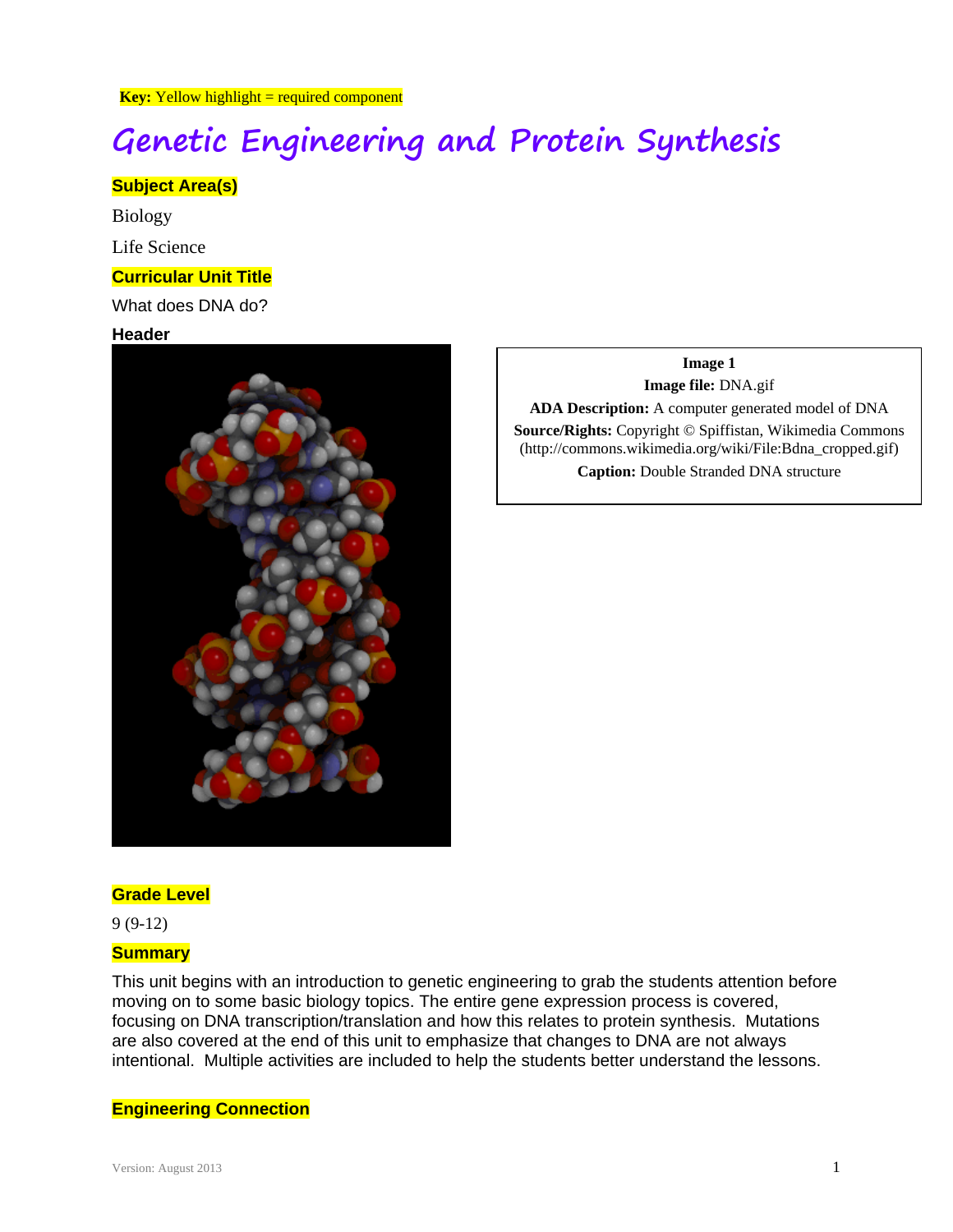Genetic engineering is a field with a growing number of practical applications. Engineers have developed genetic recombination techniques to manipulate gene sequences to have organisms express specific traits. It is integral that genetic engineers understand how traits are expressed and what effects will be produced by altering the DNA of an organism. Gene expression is a result of the protein synthesis process which reads DNA as a set of instructions for building specific proteins. Once this process is well understood, and genes are classified based on the desired trait, engineers develop ways to alter the genes to create a net benefit to us or the organism. This could include anything such as larger cows that produce more meat, pest resistant crops, or bacteria that produce fuel.

## **Engineering Category** = 1

Choose the category that best describes this unit's amount/depth of engineering content:

- 1. Relating science and/or math concept(s) to engineering
- 2. Engineering analysis or partial design
- 3. Engineering design process

# **Keywords**

DNA, gene, genetic engineering, genetically modified organism (GMO), genome, mutation, protein, recombination, transcription, translation

#### **Educational Standards**

#### **Related Lessons & Activities**

#### **Related Lessons:**

- **1.** Genetic Engineering Introduction to Genetic Engineering and Its Applications
- **2.** Protein Synthesis Building Proteins
- **3.** Mutations Unexpected Changes

#### **Related Activities:**

- Bacteria Transformation Building a Better Bacteria
- Modeling Protein Synthesis How to Build a Protein
- Mutation Modeling Mutation Telephone

#### **Time Required**

1 week, 4 hours spread over five 45 minute classes

#### **Unit Overview**

- 1. Basic overview of genetic engineering
- 2. Covers protein synthesis, specifically DNA transcription and translation
- 3. Covers the different types of mutations and how they can affect protein synthesis